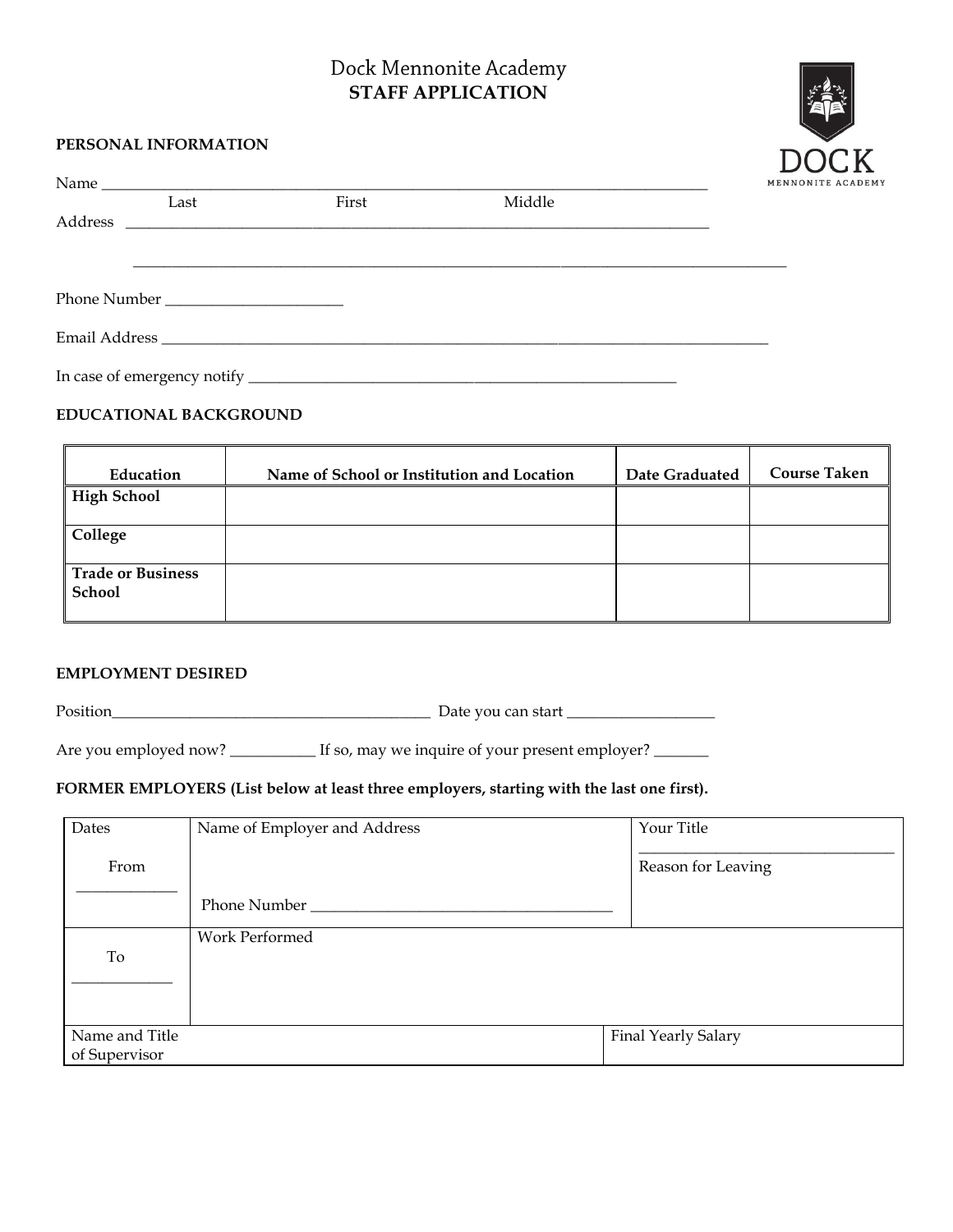|                | Name of Employer and Address | Your Title          |
|----------------|------------------------------|---------------------|
| Dates          |                              |                     |
| From           |                              | Reason for Leaving  |
|                |                              |                     |
|                | Phone Number                 |                     |
|                | Work Performed               |                     |
| To             |                              |                     |
|                |                              |                     |
|                |                              |                     |
| Name and Title |                              | Final Yearly Salary |
| of Supervisor  |                              |                     |

Identify the kinds of qualities and skills you would be bringing to the job that would qualify you for this position. Also, give the one area that you feel least qualified for in this position.

### **GENERAL BACKGROUND INFORMATION**

| Were you ever convicted<br>of a criminal offense?          | $\bigcirc$ Yes $\bigcirc$ No | Have you ever forfeited bond<br>or collateral in connection |
|------------------------------------------------------------|------------------------------|-------------------------------------------------------------|
| Are you currently under charges<br>for a criminal offense? | $O$ Yes $O$ No               | with a criminal offense?                                    |
|                                                            |                              | $\bigcirc$ Yes $\bigcirc$ No                                |

Within the last ten years, have you been fired from any job for any reason?  $O$  Yes  $O$  No

Within the last ten years, have you quit a job after being notified that you would be fired? OYes ONo

Are you subject to any visa or immigration status which would prevent lawful employment?

 $Q$ Yes  $Q$ No

Note: If you answered "Yes" to any of the above questions, please provide a detailed explanation on a separate sheet of paper, including dates, and attach it to this application.

## **FAITH PERSPECTIVE**

| Church       | Member: $\bigcirc$ Yes $\bigcirc$ No |
|--------------|--------------------------------------|
| Address      |                                      |
| Denomination |                                      |